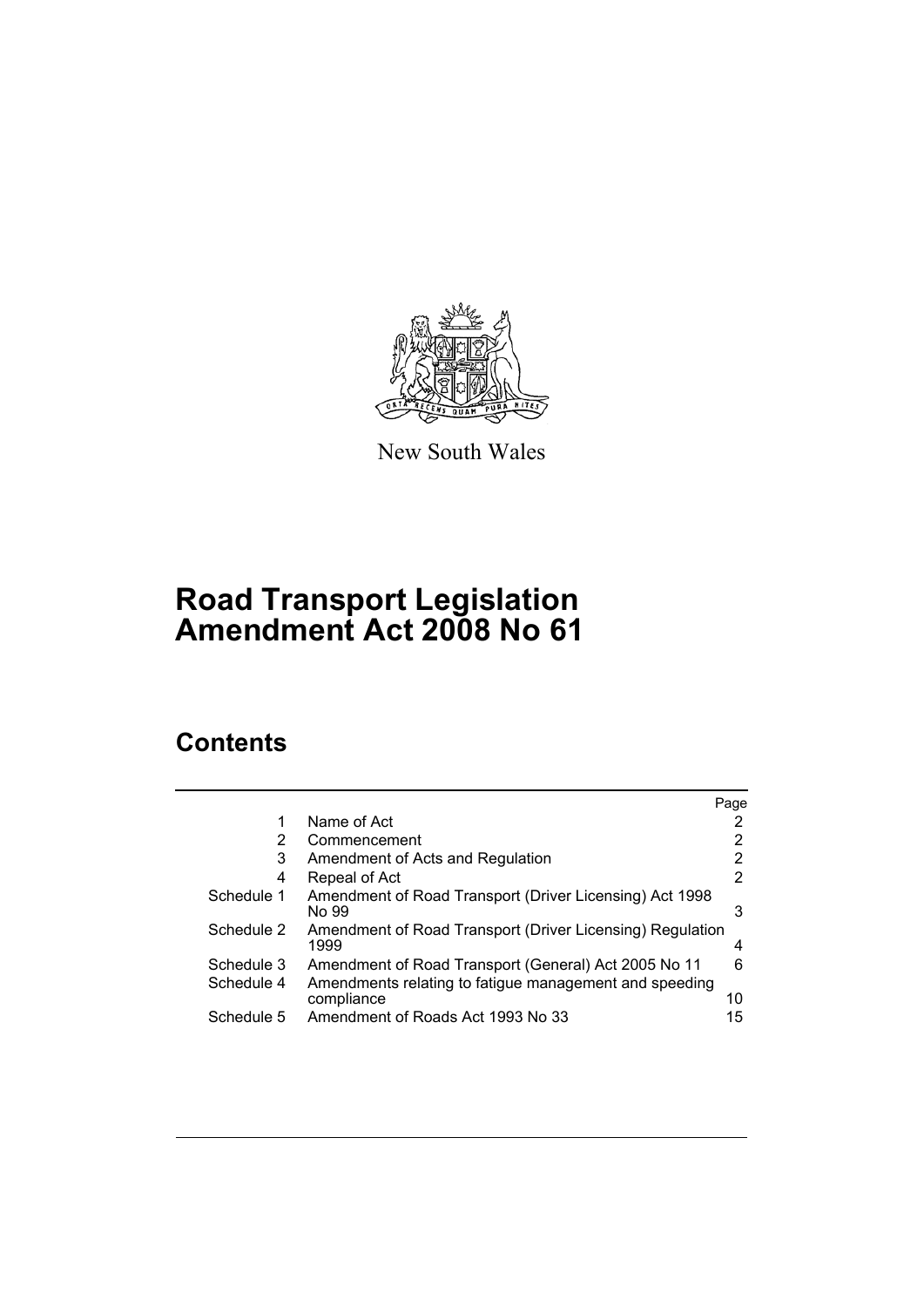

New South Wales

# **Road Transport Legislation Amendment Act 2008 No 61**

Act No 61, 2008

An Act to amend the *Road Transport (Driver Licensing) Act 1998*, the *Road Transport (Driver Licensing) Regulation 1999* and the *Road Transport (General) Act 2005* with respect to further sanctions in relation to certain driving offences, and with respect to fatigue management and speeding compliance, and to amend the *Roads Act 1993* with respect to approved toll cameras and toll offences. [Assented to 1 July 2008]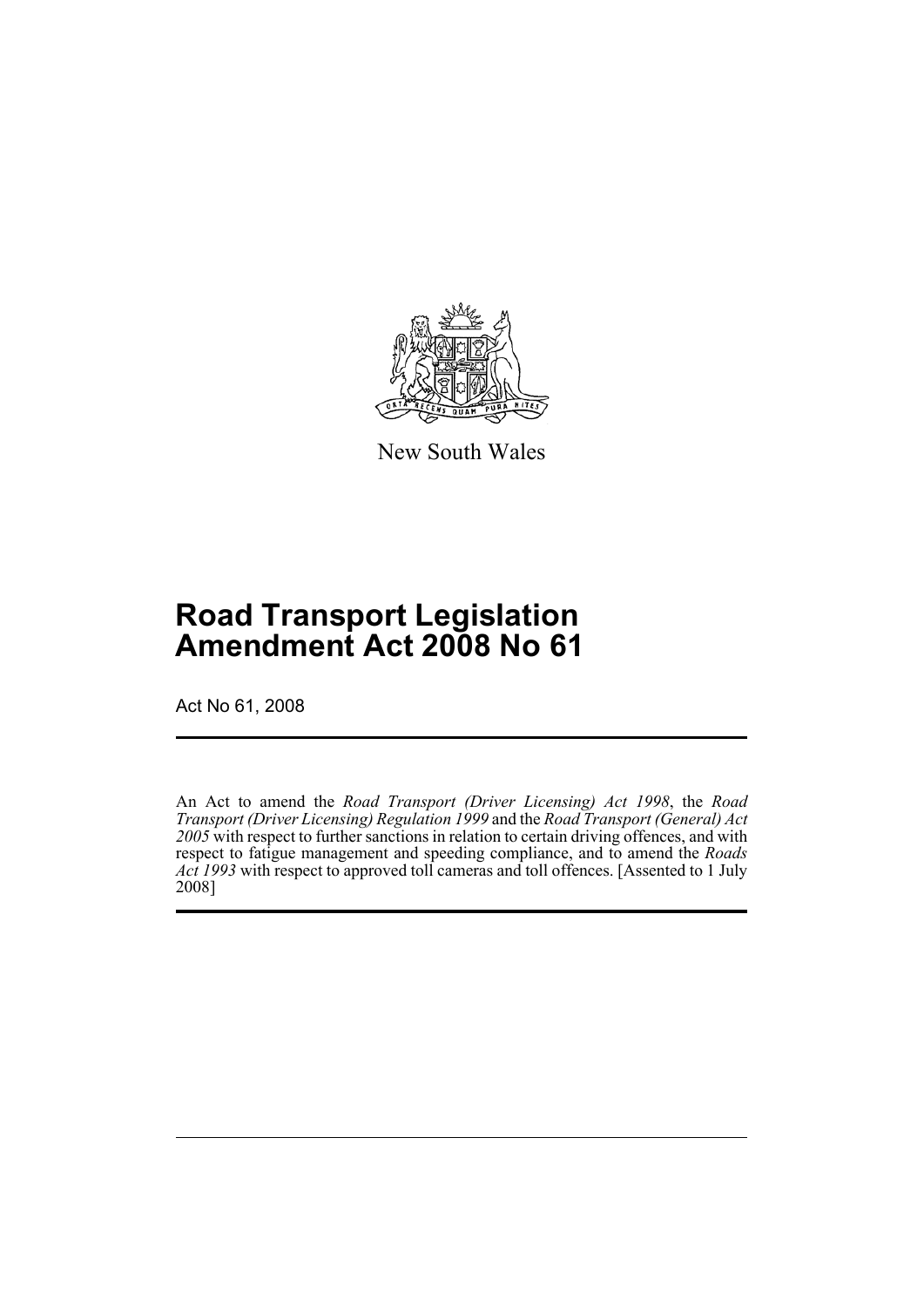## <span id="page-2-0"></span>**The Legislature of New South Wales enacts:**

## **1 Name of Act**

This Act is the *Road Transport Legislation Amendment Act 2008*.

#### <span id="page-2-1"></span>**2 Commencement**

This Act commences on a day or days to be appointed by proclamation.

# <span id="page-2-2"></span>**3 Amendment of Acts and Regulation**

The Acts and Regulation specified in Schedules 1–5 are amended as set out in those Schedules.

## <span id="page-2-3"></span>**4 Repeal of Act**

- (1) This Act is repealed on the day following the day on which all of the provisions of this Act have commenced.
- (2) The repeal of this Act does not, because of the operation of section 30 of the *Interpretation Act 1987*, affect any amendment made by this Act.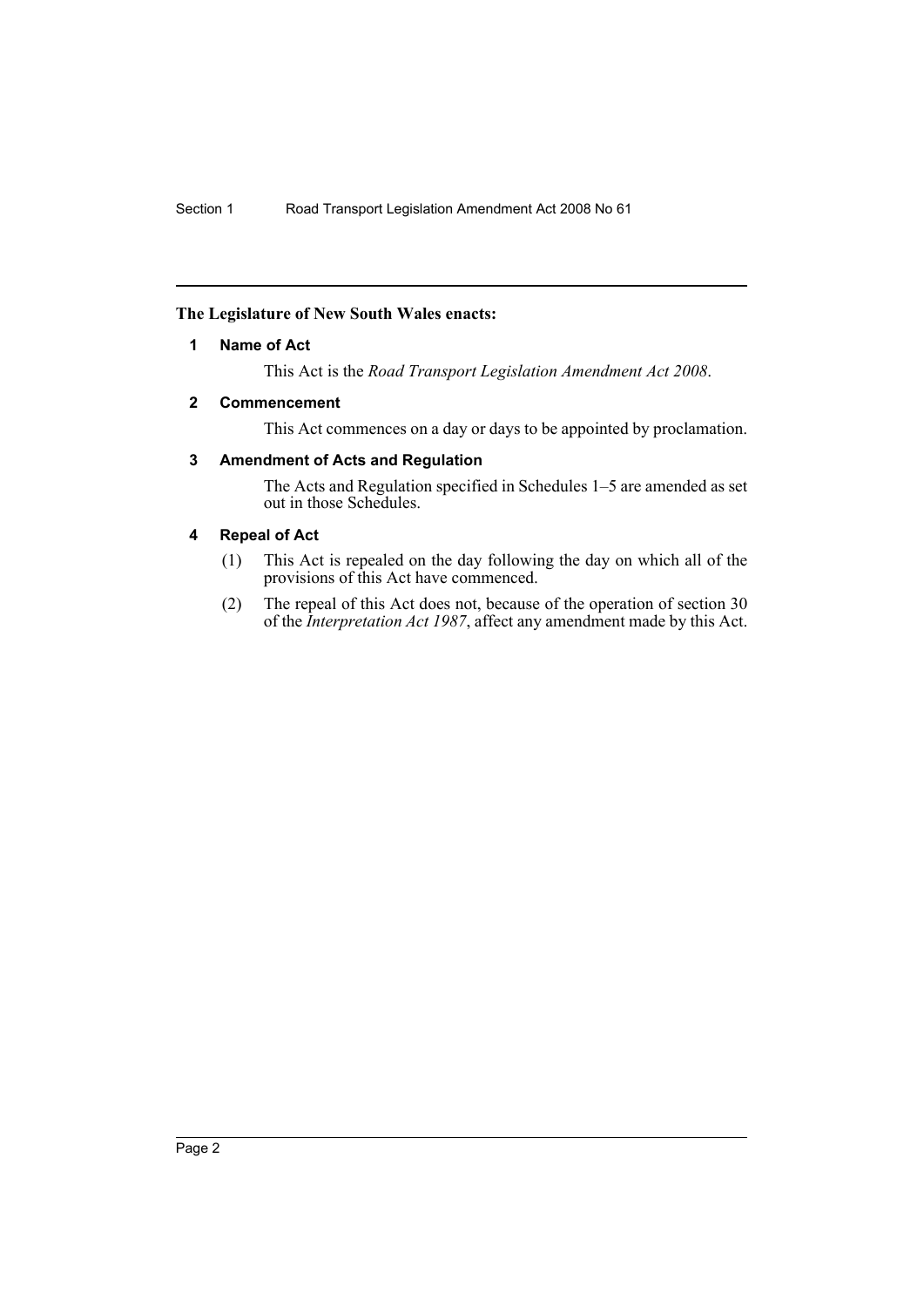Amendment of Road Transport (Driver Licensing) Act 1998 No 99 Schedule 1

# <span id="page-3-0"></span>**Schedule 1 Amendment of Road Transport (Driver Licensing) Act 1998 No 99**

(Section 3)

#### **Section 19A**

Insert after section 19:

#### **19A Penalty of driver licence disqualification**

- (1) In addition to a penalty referred to in section 19 (3), the regulations may provide for a person who is convicted of a relevant offence:
	- (a) to be automatically disqualified by virtue of the conviction from holding a driver licence for a period not exceeding 3 months, or
	- (b) to be disqualified by order of the court that convicts the person of the offence from holding a driver licence for such period as the court thinks fit (whether for a period that is shorter or longer than a period of automatic disqualification referred to in paragraph (a)).
- (2) In this section:

*relevant offence* means an offence under the regulations of being the holder of a learner licence driving unaccompanied by a supervising driver.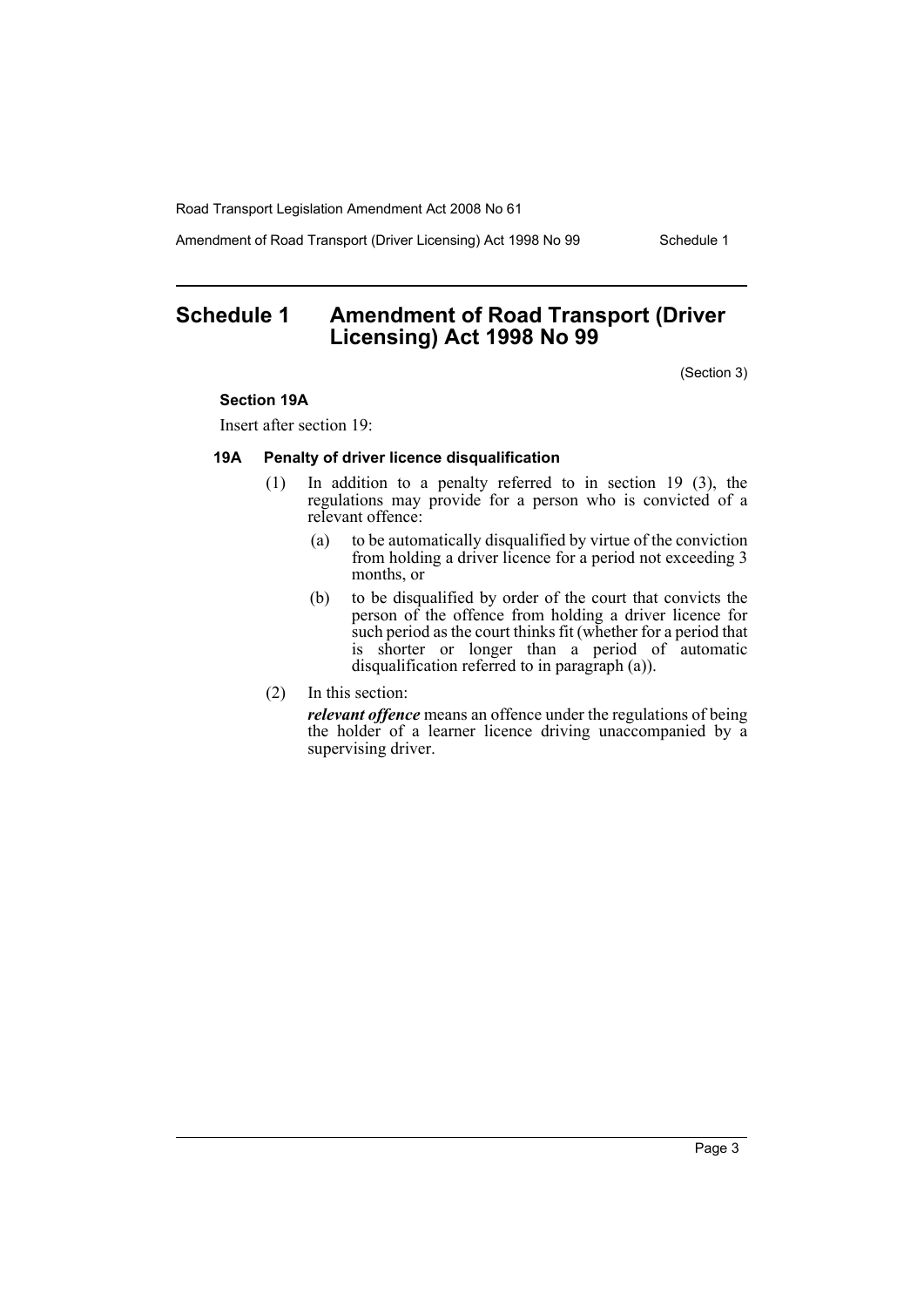Schedule 2 Amendment of Road Transport (Driver Licensing) Regulation 1999

# <span id="page-4-0"></span>**Schedule 2 Amendment of Road Transport (Driver Licensing) Regulation 1999**

(Section 3)

#### **[1] Clause 12 Learner driver requirements**

Insert after clause 12 (6):

- (7) The offence under subclause  $(1)$  (a) is, for the purposes of section 19A of the Act and sections 205 and 206 of the *Road Transport (General) Act 2005*, the offence of being the holder of a learner licence driving unaccompanied by a supervising driver.
- (8) If a person is convicted of an offence under subclause  $(1)$  (a), the person is disqualified by the conviction (and without any specific order) from holding a driver licence:
	- (a) for a period of 3 months, or
	- (b) if the court on the conviction thinks fit to order a different period of disqualification determined in accordance with subclause  $(9)$ , for the period specified in the order.

**Note.** Section 189 of the *Road Transport (General) Act 2005* provides for the effect of a disqualification (whether or not by order of a court).

- (9) In determining a different period of disqualification under subclause  $(8)$ , the court may specify a period that is:
	- (a) more than 3 months but no more than 12 months, or
	- (b) less than 3 months, but only if:
		- (i) the person's driver licence or authority to drive in New South Wales has been suspended for a period (*the suspension period*) under section 205 or 206 of the *Road Transport (General) Act 2005* for that offence, and
		- (ii) the specified disqualification period when added to the suspension period results in a total period of not less than 3 months.
- (10) The disqualification referred to in subclause (8) is in addition to any other penalty imposed for the offence.
- (11) A period of disqualification imposed under subclause (8) commences on the date of conviction for the offence to which it relates.
- (12) In subclauses (1), (2) and (3), a reference to a learner licence includes a reference to a foreign driver licence that has the same or similar effect as a learner licence.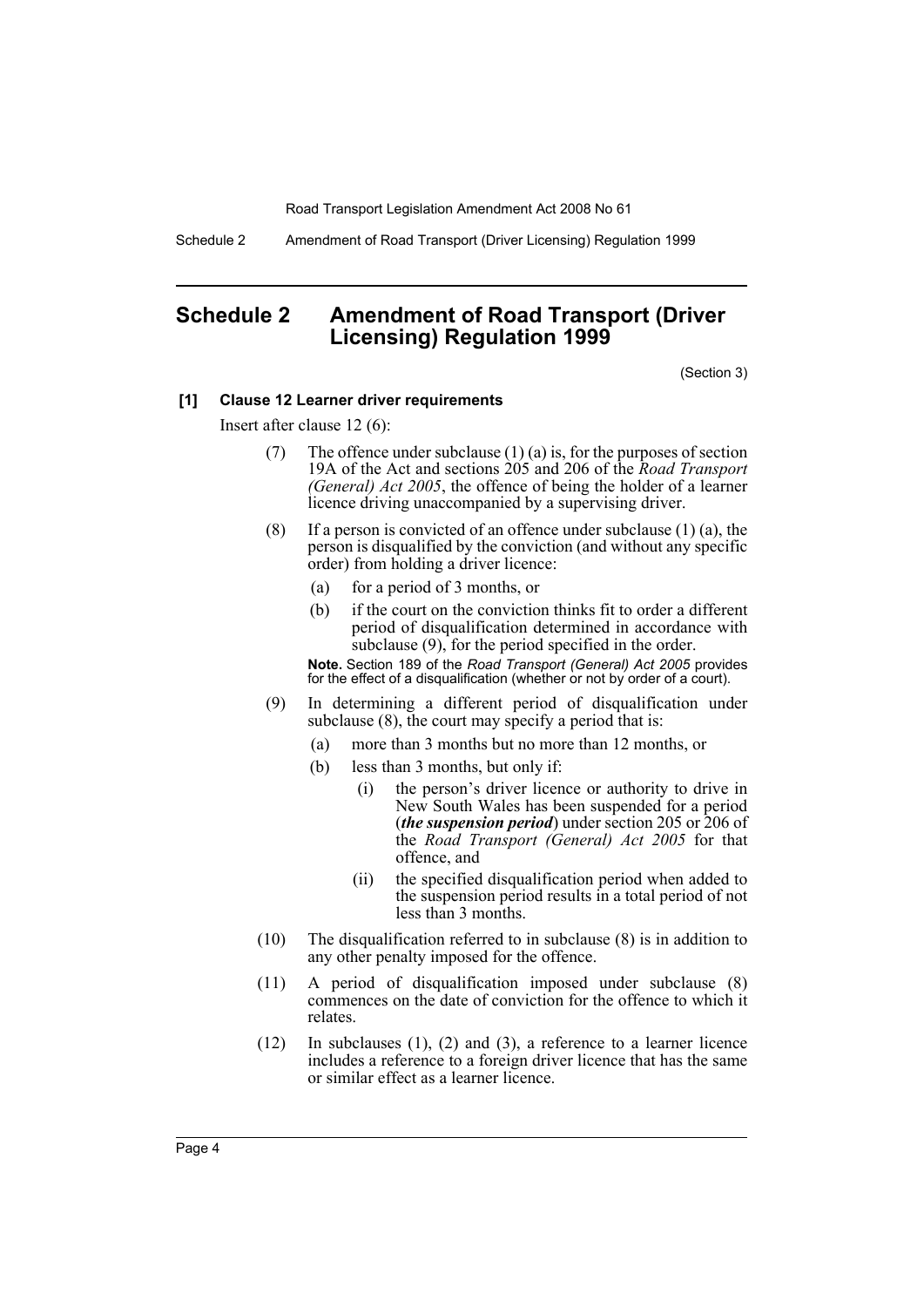# Amendment of Road Transport (Driver Licensing) Regulation 1999 Schedule 2

# **[2] Schedule 2 Additional demerit point offences**

Omit the matter relating to clause 12 (1) (a) of the *Road Transport (Driver Licensing) Regulation 1999*.

## **[3] Schedule 4 Savings and transitional provisions**

Insert after clause 5:

## **6 Application of amendments**

The amendments made by Schedule 2 [1] and [2] to the *Road Transport Legislation Amendment Act 2008* do not apply in relation to an offence referred to in clause 12 (1) (a) that occurred before the commencement of those amendments.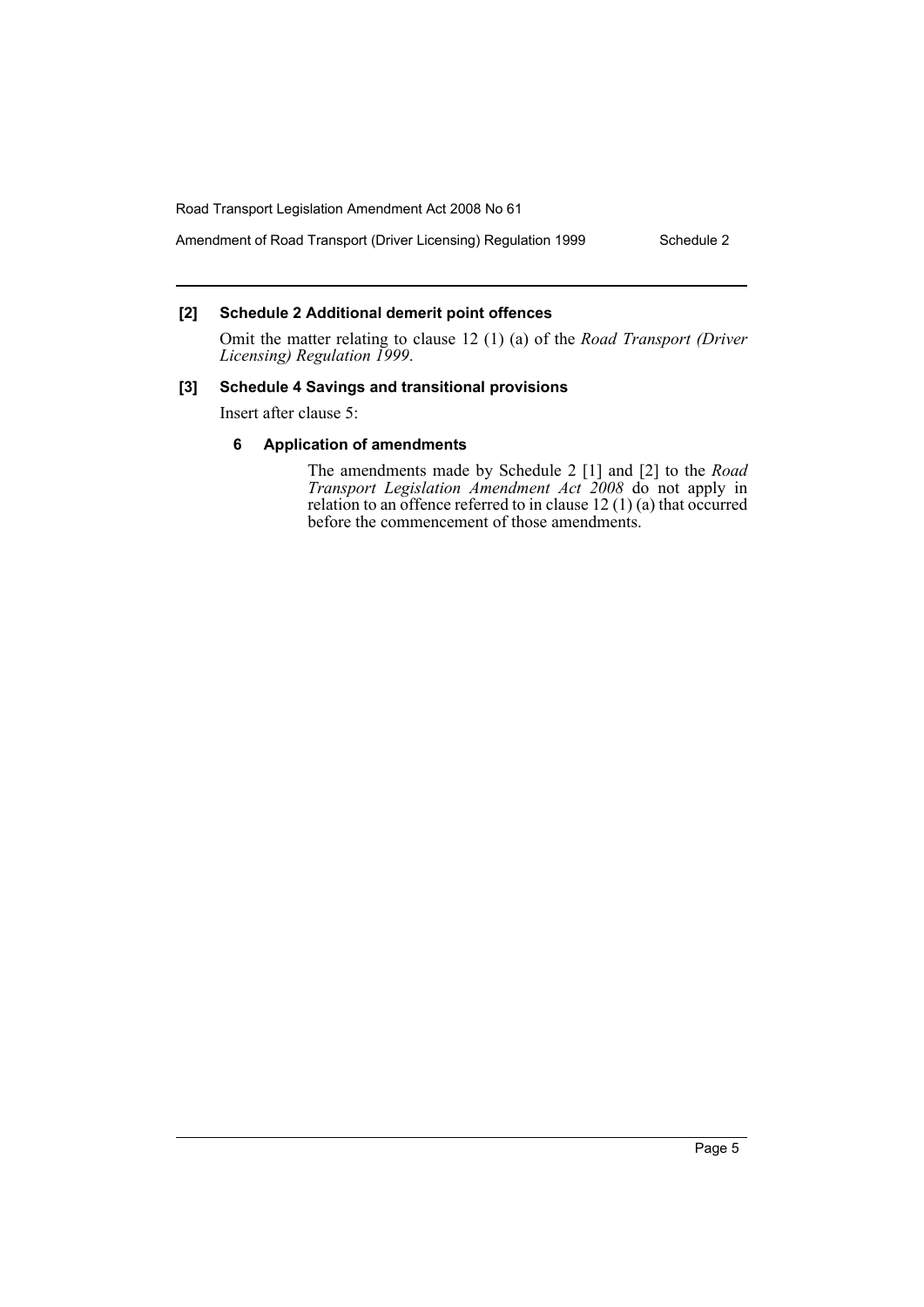Schedule 3 Amendment of Road Transport (General) Act 2005 No 11

# <span id="page-6-0"></span>**Schedule 3 Amendment of Road Transport (General) Act 2005 No 11**

(Section 3)

#### **[1] Section 204A**

Insert before section 204 in Division 4 of Part 5.4:

#### **204A Definitions**

In this Division:

*grievous bodily harm* has the same meaning as it has in the *Crimes Act 1900*.

*learner licence* has the same meaning as it has in section 8 of the *Road Transport (Safety and Traffic Management) Act 1999*.

*provisional licence* has the same meaning as it has in section 8 of the *Road Transport (Safety and Traffic Management) Act 1999*.

#### **[2] Section 205 Immediate suspension of licence in certain circumstances**

Omit section 205 (1A). Insert instead:

- (1A) If it appears to a police officer that a person has committed an offence under the *Road Transport (Safety and Traffic Management) Act 1999* (other than a camera recorded offence within the meaning of section 179 of this Act) of:
	- (a) exceeding a speed limit prescribed under that Act by more than 45 kilometres per hour, or
	- (b) exceeding a speed limit prescribed under that Act by more than 30 kilometres per hour but not more than 45 kilometres per hour, as the holder of a learner licence or provisional licence for the class of vehicle being driven,

the same or another police officer may, at any time within 48 hours of:

- (c) the person being served with a penalty notice for the offence, or
- (d) the person being charged with the offence,
- give the person a suspension notice.
- (1B) If it appears to a police officer that a person has committed an offence under the regulations under the *Road Transport (Driver Licensing) Act 1998* of being the holder of a learner licence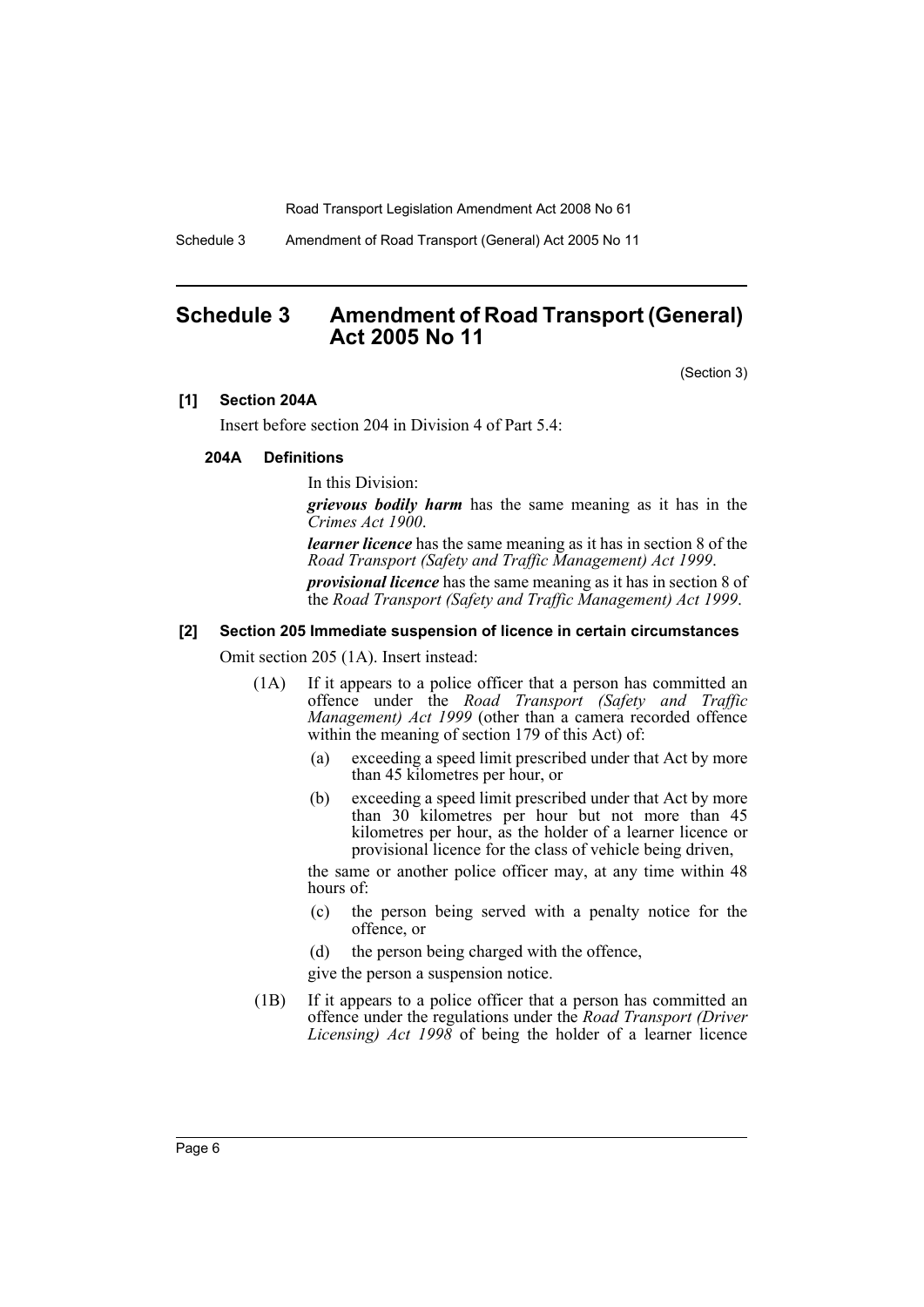Amendment of Road Transport (General) Act 2005 No 11 Schedule 3

driving unaccompanied by a supervising driver, the same or another police officer may, at any time within 48 hours of:

- (a) the person being served with a penalty notice for the offence, or
- (b) the person being charged with the offence, give the person a suspension notice.

## **[3] Section 205 (2) (a)**

Omit "or  $(1A)$ ". Insert instead ",  $(1A)$  or  $(1B)$ ".

# **[4] Section 205 (2) (b)**

Insert "or  $(1B)$ " after " $(1A)$ ".

# **[5] Section 205 (2) (b) (i)**

Omit the subparagraph. Insert instead:

(i) a period of 6 months (in the case of an offence referred to in subsection  $(1A)$   $(a)$ ) or 3 months (in the case of an offence referred to in subsection (1A) (b) or (1B)) elapses after the date on which the offence is alleged to have been committed,

## **[6] Section 205 (8)**

Omit the subsection.

**[7] Section 206 Suspension of driving privileges of visiting driver** Omit the definition of *grievous bodily harm* from section 206 (1).

#### **[8] Section 206 (1), definition of "suspension notice"**

Omit "or (2A)" wherever occurring. Insert instead ", (2A) or (2B)".

#### **[9] Section 206 (1), definition of "suspension notice"**

Insert "or (2B)" after "subsection (2A)" wherever occurring.

## **[10] Section 206 (1), definition of "suspension notice"**

Omit paragraph (b) (i). Insert instead:

(i) a period of 6 months (in the case of an offence referred to in subsection  $(2A)$   $(a)$ ) or 3 months (in the case of an offence referred to in subsection (2A) (b) or (2B)) elapses after the date on which the offence is alleged to have been committed,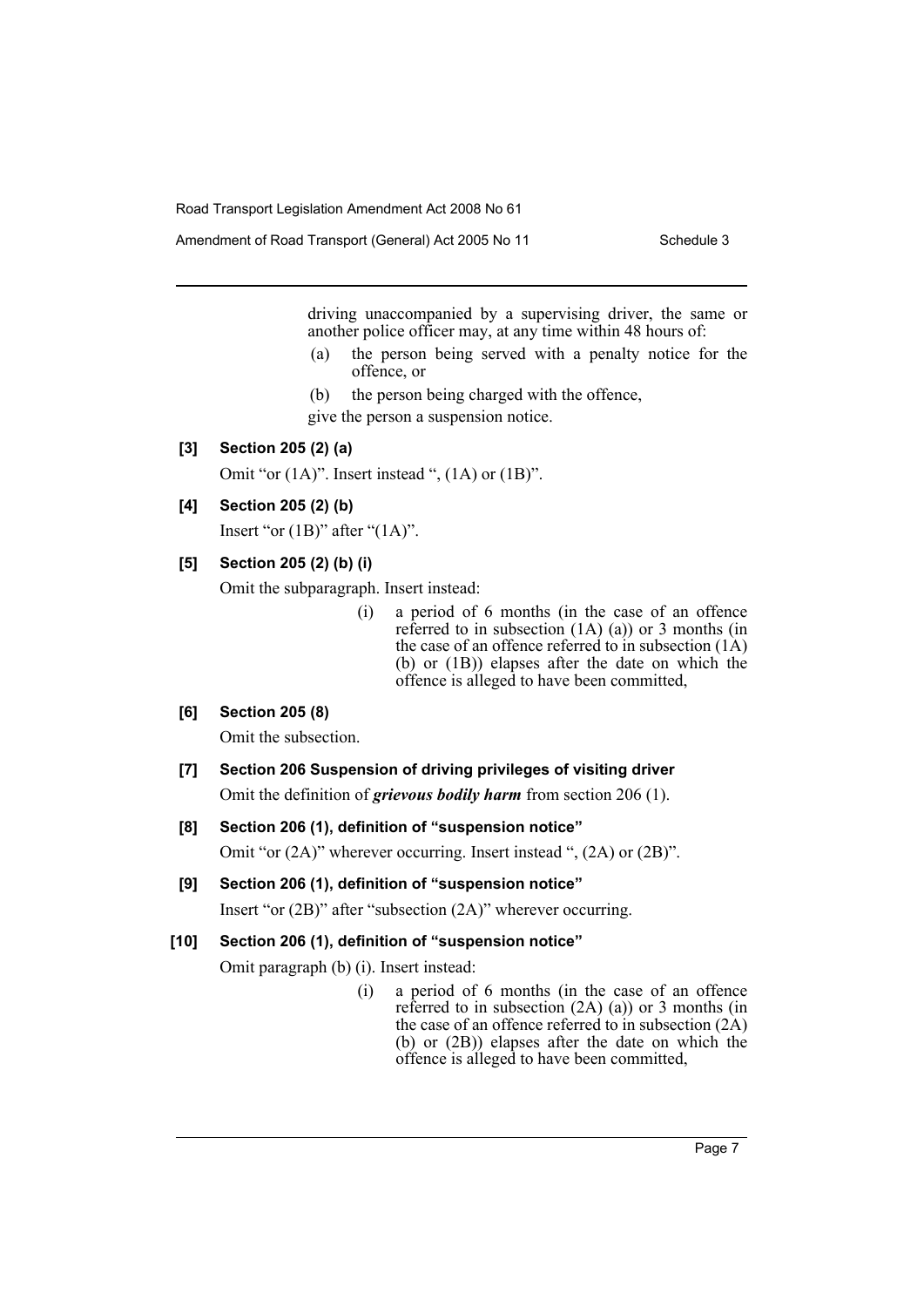Schedule 3 Amendment of Road Transport (General) Act 2005 No 11

#### **[11] Section 206 (2A) and (2B)**

Omit section 206 (2A). Insert instead:

- (2A) If it appears to a police officer that an authorised visiting driver has committed an offence under the *Road Transport (Safety and Traffic Management) Act 1999* (other than a camera recorded offence within the meaning of section 179 of this Act) of:
	- (a) exceeding a speed limit prescribed under that Act by more than 45 kilometres per hour, or
	- (b) exceeding a speed limit prescribed under that Act by more than 30 kilometres per hour but not more than 45 kilometres per hour, as the holder of a learner licence or provisional licence for the class of vehicle being driven,

the same or another police officer may, at any time within 48 hours of:

- (c) the authorised visiting driver being served with a penalty notice for the offence, or
- (d) the authorised visiting driver being charged with the offence,

give the authorised visiting driver a suspension notice.

- (2B) If it appears to a police officer that an authorised visiting driver has committed an offence under the regulations under the *Road Transport (Driver Licensing) Act 1998* of being the holder of a learner licence driving unaccompanied by a supervising driver, the same or another police officer may, at any time within 48 hours of:
	- (a) the authorised visiting driver being served with a penalty notice for the offence, or
	- (b) the authorised visiting driver being charged with the offence,

give the authorised visiting driver a suspension notice.

#### **[12] Schedule 1 Savings, transitional and other provisions**

Insert at the end of clause 1 (1):

*Road Transport Legislation Amendment Act 2008*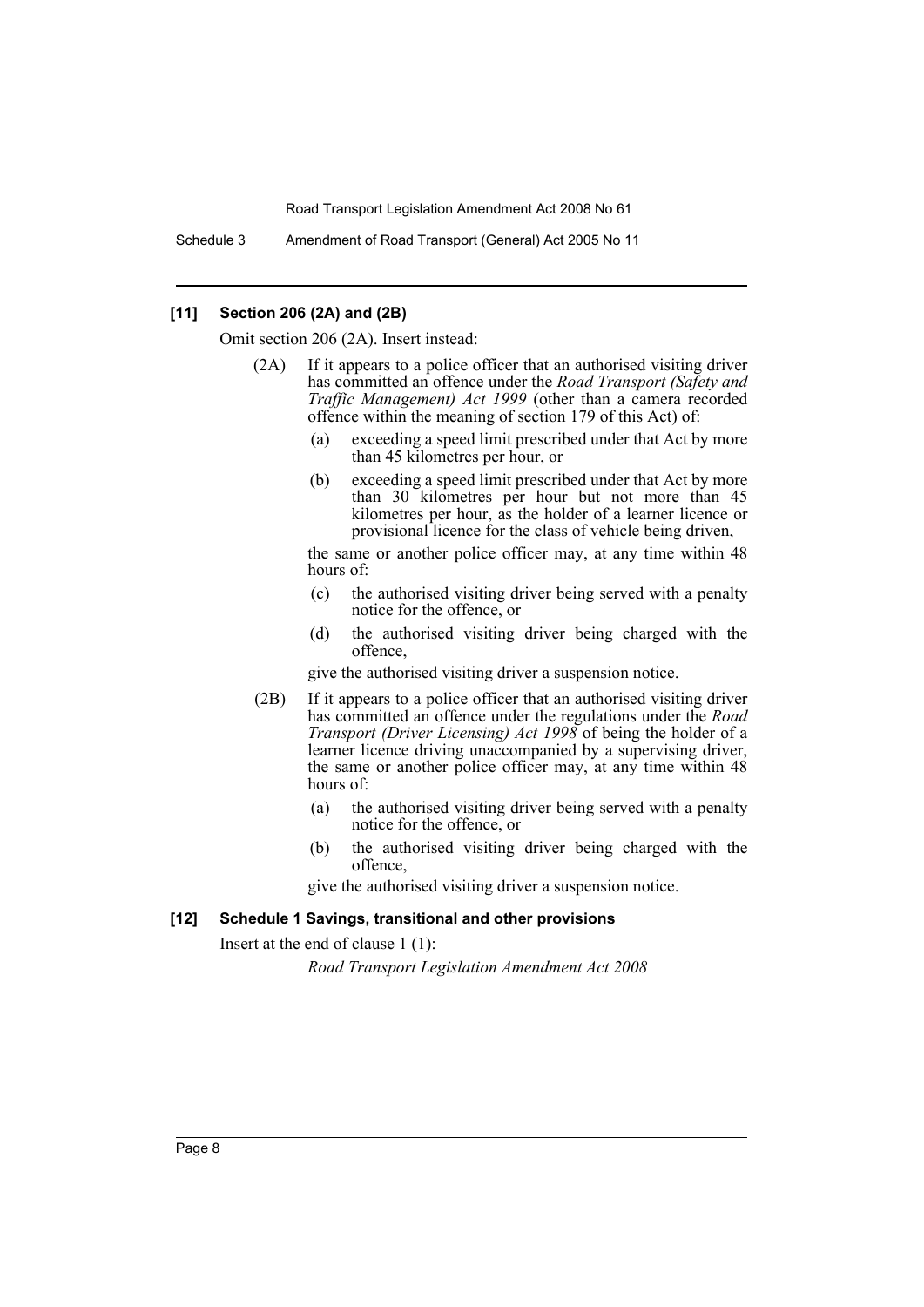Amendment of Road Transport (General) Act 2005 No 11 Schedule 3

#### **[13] Schedule 1**

Insert (with appropriate numbering) at the end of the Schedule:

# **Part Provisions consequent on enactment of Road Transport Legislation Amendment Act 2008**

#### **Definition**

In this Part, *Amending Act* means the *Road Transport Legislation Amendment Act 2008*.

#### **Application of amendments**

Sections 205 and 206, as amended by Schedule 3 to the Amending Act, do not apply in relation to an alleged offence referred to in section 205  $(\hat{1}A)(b)$  or (1B), or 206 (2A) (b) or (2B) (as so amended) that occurred before those sections were so amended.

#### **Existing suspensions**

A suspension given by a police officer under section 205 or 206 and in force immediately before the amendment of those sections by Schedule 3 to the Amending Act is taken to be a suspension given by the police officer under section 205 or 206, respectively, as amended by the Amending Act.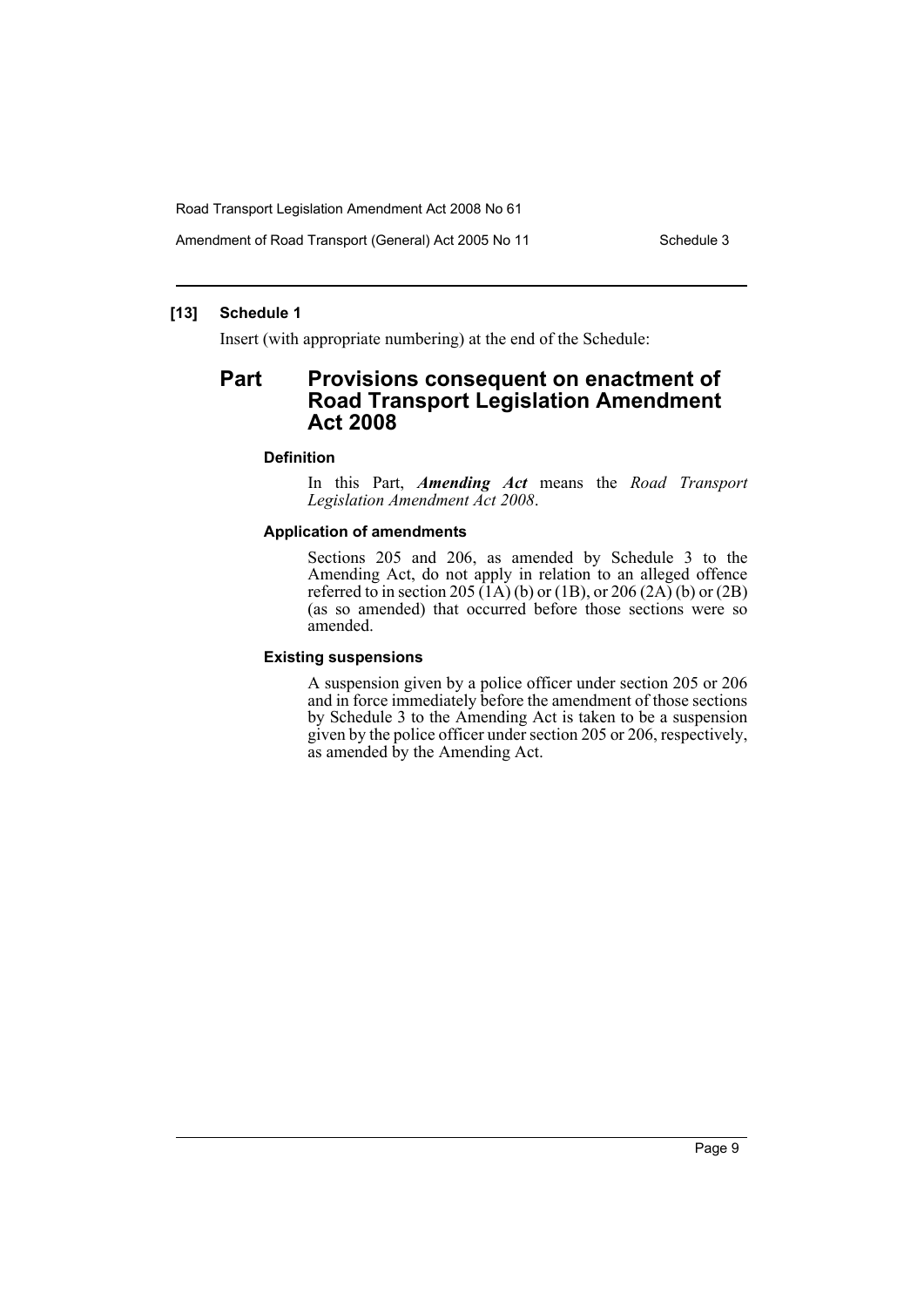Schedule 4 Amendments relating to fatigue management and speeding compliance

# <span id="page-10-0"></span>**Schedule 4 Amendments relating to fatigue management and speeding compliance**

(Section 3)

# **4.1 Road Transport (General) Act 2005 No 11**

## **[1] Section 3 Definitions**

Omit paragraph (d) of the definition of *applicable road law* in section 3 (1). Insert instead:

- (d) regulations made under section 11B or 11C (except in Chapter 3, unless otherwise provided by the regulations), or
- (e) any other provision of the road transport legislation prescribed by the regulations for the purposes of this definition.

#### **[2] Sections 11B and 11C**

Insert after section 11A:

#### **11B Regulations relating to fatigue management**

- (1) Regulations may be made for or with respect to the management and prevention of driver fatigue in connection with the driving of heavy vehicles and heavy combinations.
- (2) Without limiting the generality of subsection (1), regulations may be made for or with respect to the following:
	- (a) the duties of drivers of heavy vehicles and heavy combinations,
	- (b) the duties of employers of drivers of heavy vehicles and heavy combinations, prime contractors, operators, schedulers, consignors, consignees, loading managers, loaders and unloaders,
	- (c) the duties of other persons who make use of or engage in activities involving the use or operation of heavy vehicles or heavy combinations or who may do so,
	- (d) the periods that drivers of heavy vehicles and heavy combinations spend working and resting,
	- (e) the making, keeping, possession and inspection of records in respect of heavy vehicles or heavy combinations and their drivers,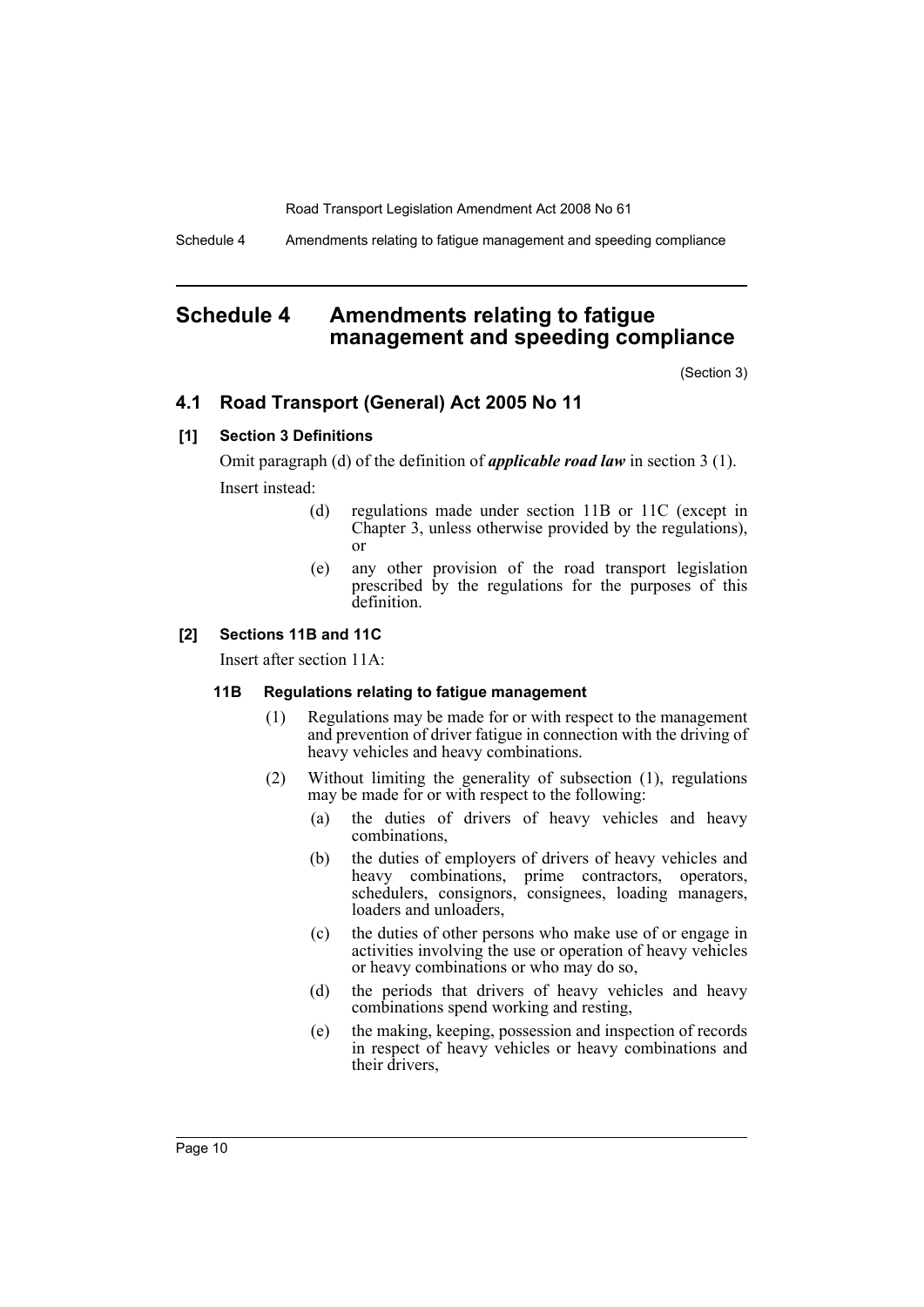Amendments relating to fatigue management and speeding compliance Schedule 4

- (f) the medical examination of drivers of heavy vehicles and heavy combinations,
- (g) risk management processes, principles and factors to be applied,
- (h) reasonable steps defences or other defences for offences under regulations made under this section,
- (i) the recognition of decisions in other jurisdictions in relation to the management of fatigue in drivers of heavy vehicles or heavy combinations,
- (j) the accreditation of operator fatigue management systems and auditing of such systems.
- (3) A regulation made under this section may create an offence punishable by a penalty not exceeding 250 penalty units.
- (4) This section is in addition to, and does not limit, any other regulation-making power contained in this Act or any other applicable road law.

#### **11C Regulations relating to speeding compliance**

- (1) Regulations may be made for or with respect to the management and prevention of speeding in connection with heavy vehicles or heavy combinations.
- (2) Without limiting subsection (1), regulations may be made for or with respect to the following:
	- (a) the duties of employers of drivers of heavy vehicles and heavy combinations, prime contractors, schedulers, operators, consignors and consignees,
	- (b) the duties of other persons who make use of or engage in activities involving the use or operation of heavy vehicles or heavy combinations or who may do so.
- (3) A regulation made under this section may create an offence punishable by a penalty not exceeding 250 penalty units.
- (4) This section is in addition to, and does not limit, any other regulation-making power contained in this Act or any other applicable road law.

#### **[3] Section 130 Application of Part**

Omit section 130 (1) (b).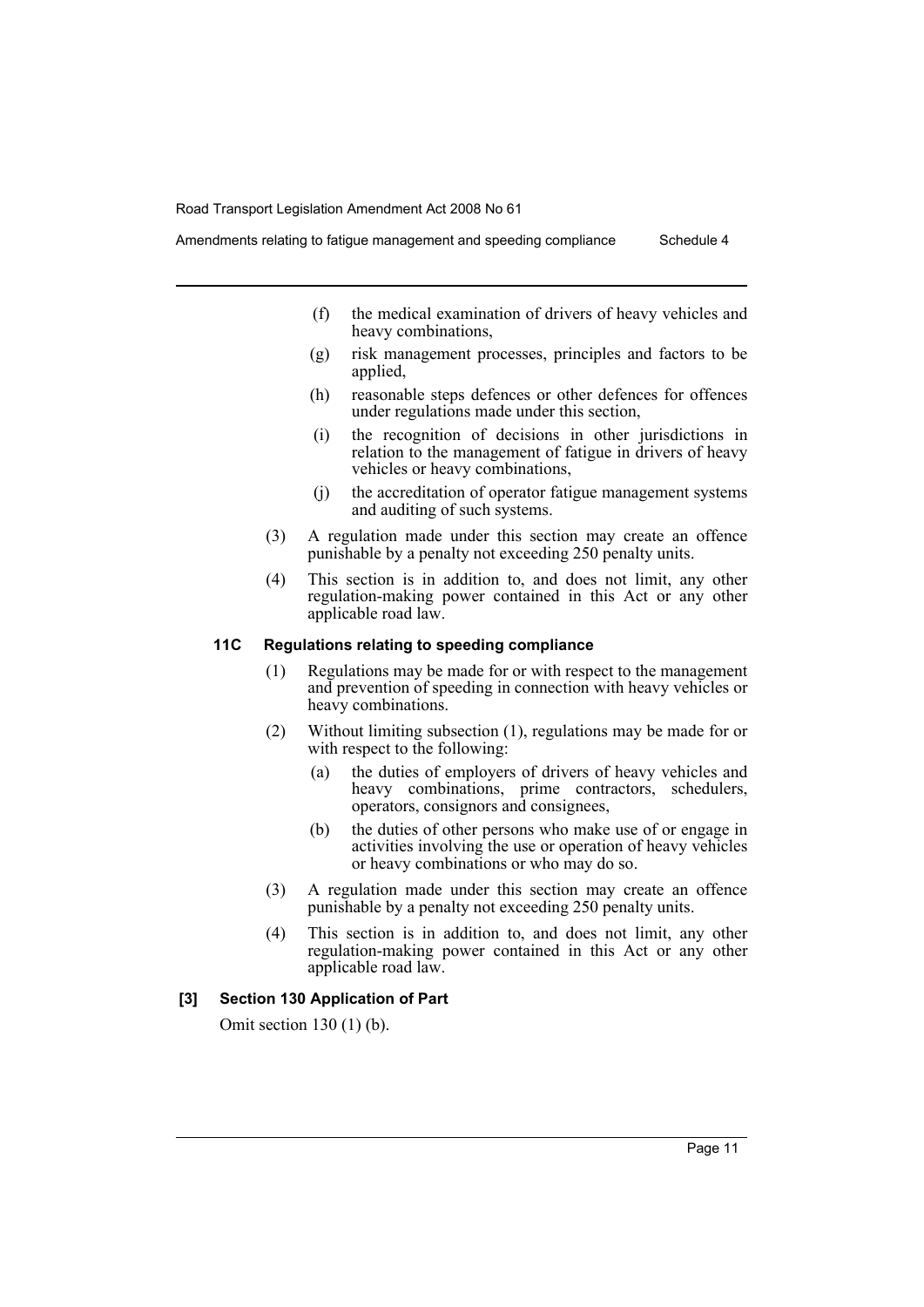Schedule 4 Amendments relating to fatigue management and speeding compliance

#### **[4] Section 146 Additional vehicle search powers relating to fatigue offences**

Omit "the *Road Transport (Safety and Traffic Management) (Driver Fatigue) Regulation 1999* or a regulation replacing that regulation<sup>"</sup> from section 146 (2).

Insert instead "a regulation made under section 11B".

#### **[5] Section 154A**

Insert after section 154:

#### **154A Directions relating to driver fatigue**

- (1) An authorised officer may exercise powers under this section if the officer believes on reasonable grounds that a driver has committed a fatigue-related offence and:
	- (a) that the driver is impaired by fatigue that may have been caused by the occurrence of the offence, or
	- (b) that the commission of the offence occurred sufficiently recently that there is a risk that the driver may be impaired by fatigue.
- (2) The authorised officer may do any of the following:
	- (a) direct the driver to take rest immediately, or to take additional rest at the driver's next required rest break,
	- (b) direct the driver to work reduced hours in the next relevant period to compensate for excess hours worked,
	- (c) direct the driver to take the next night rest time,
	- (d) direct the driver not to work for a specified period of time,
	- (e) if the officer has observed the driver driving in a way that the officer believes, on reasonable grounds, is dangerous, direct the driver to stop driving immediately, and authorise a qualified person to move the vehicle to a suitable rest place,
	- (f) if the driver fails to produce a specified record or document required to be kept in relation to fatigue management or the officer believes on reasonable grounds that any such record or document produced cannot be relied on, direct the driver not to work for a 24-hour period.
- (3) A person is guilty of an offence if:
	- (a) the person is subject to a direction under subsection (2), and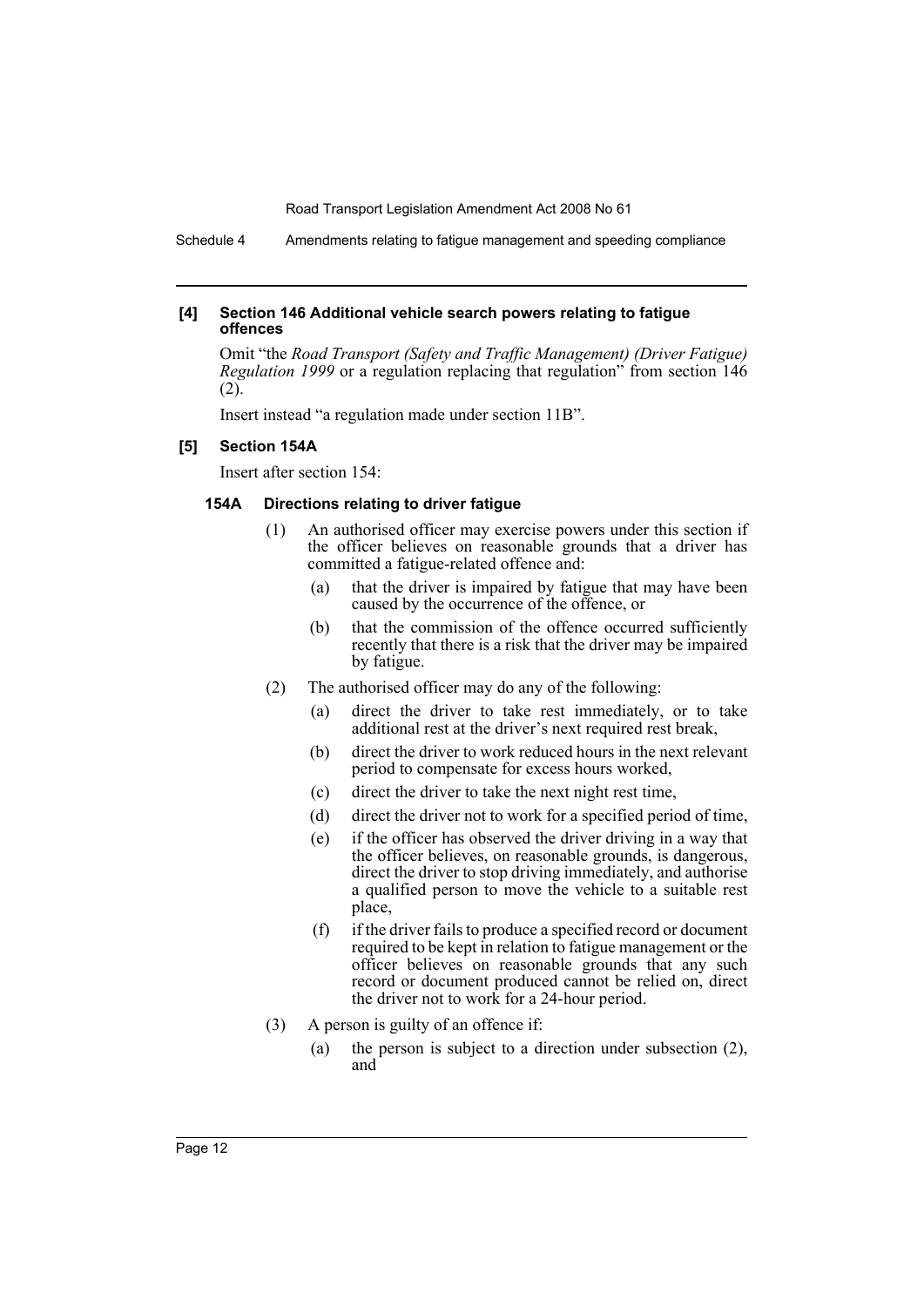Amendments relating to fatigue management and speeding compliance Schedule 4

(b) the person engages in conduct that results in a contravention of the direction.

Maximum penalty: 60 penalty units.

(4) In this section:

*fatigue-related offence* means an offence under regulations made under section 11B, being an offence prescribed by the regulations for the purposes of this section.

# **[6] Section 180 Proceedings for offences**

Insert "or under a regulation made under section 11B or 11C" after "Chapter  $3"$  in section 180 (2) (a).

#### **[7] Section 244A**

Insert after section 244:

#### **244A Application of OH&S legislation**

- (1) The provisions of an applicable road law do not preclude, or otherwise affect, the operation of the occupational health and safety legislation.
- (2) If the effect of complying with a requirement of an applicable road law would be to cause a person to contravene a provision of the occupational health and safety legislation, the person is not required to comply with the requirement of the applicable road law.
- (3) Where an act or omission constitutes an offence under an applicable road law and:
	- (a) under the occupational health and safety legislation, or
	- (b) under the *Road and Rail Transport (Dangerous Goods) Act 1997*,

the offender is not liable to be punished twice in respect of the offence.

(4) In this section:

*occupational health and safety legislation* means the following Acts and any regulations made under those Acts:

- (a) the *Occupational Health and Safety Act 2000*,
- (b) the *Coal Mine Health and Safety Act 2002*,
- (c) the *Mine Health and Safety Act 2004*.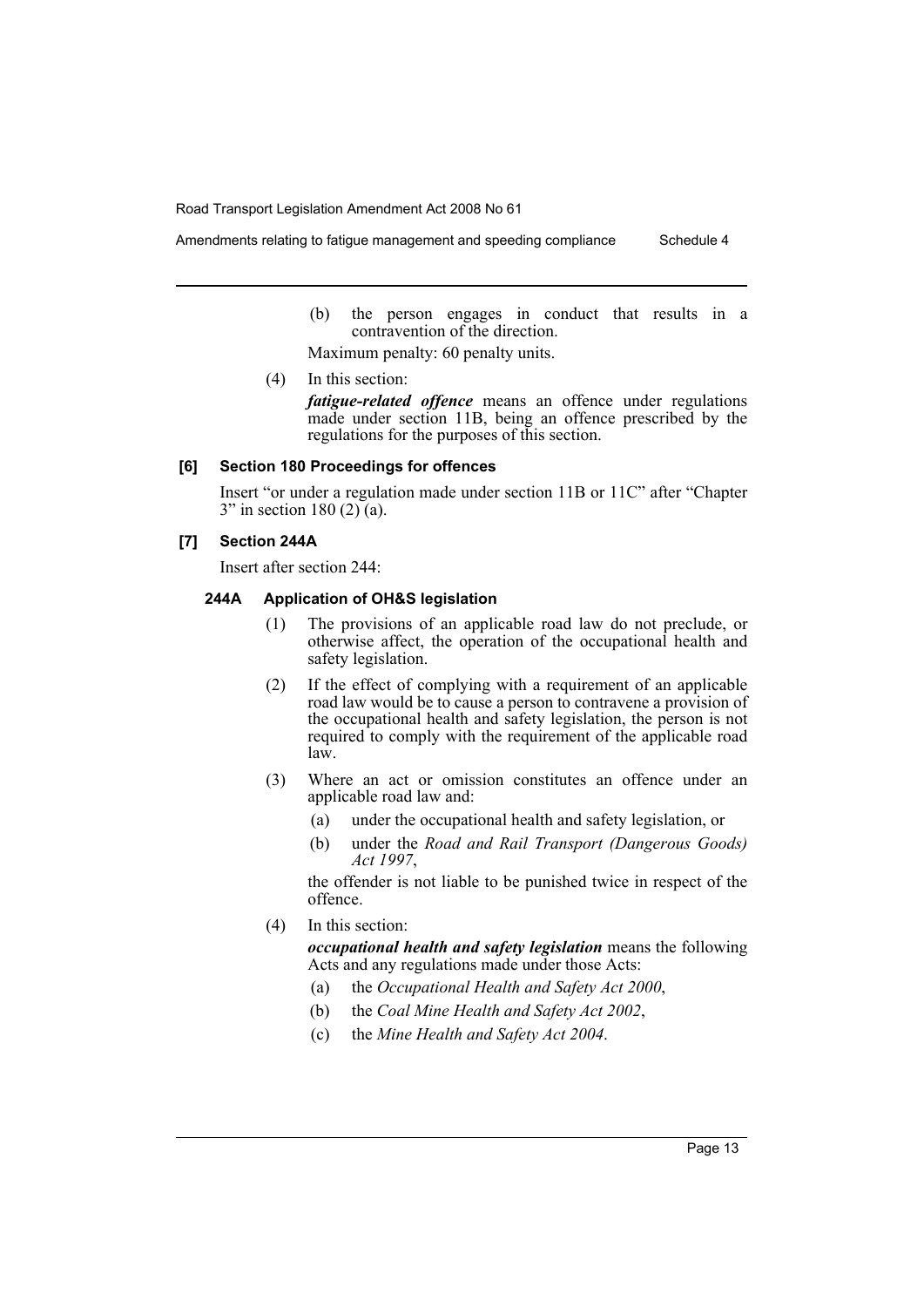Schedule 4 Amendments relating to fatigue management and speeding compliance

# **4.2 Road Transport (Safety and Traffic Management) Act 1999 No 20**

**Schedule 1 Regulation-making powers**

Omit clause 3 (1) (a) and (2).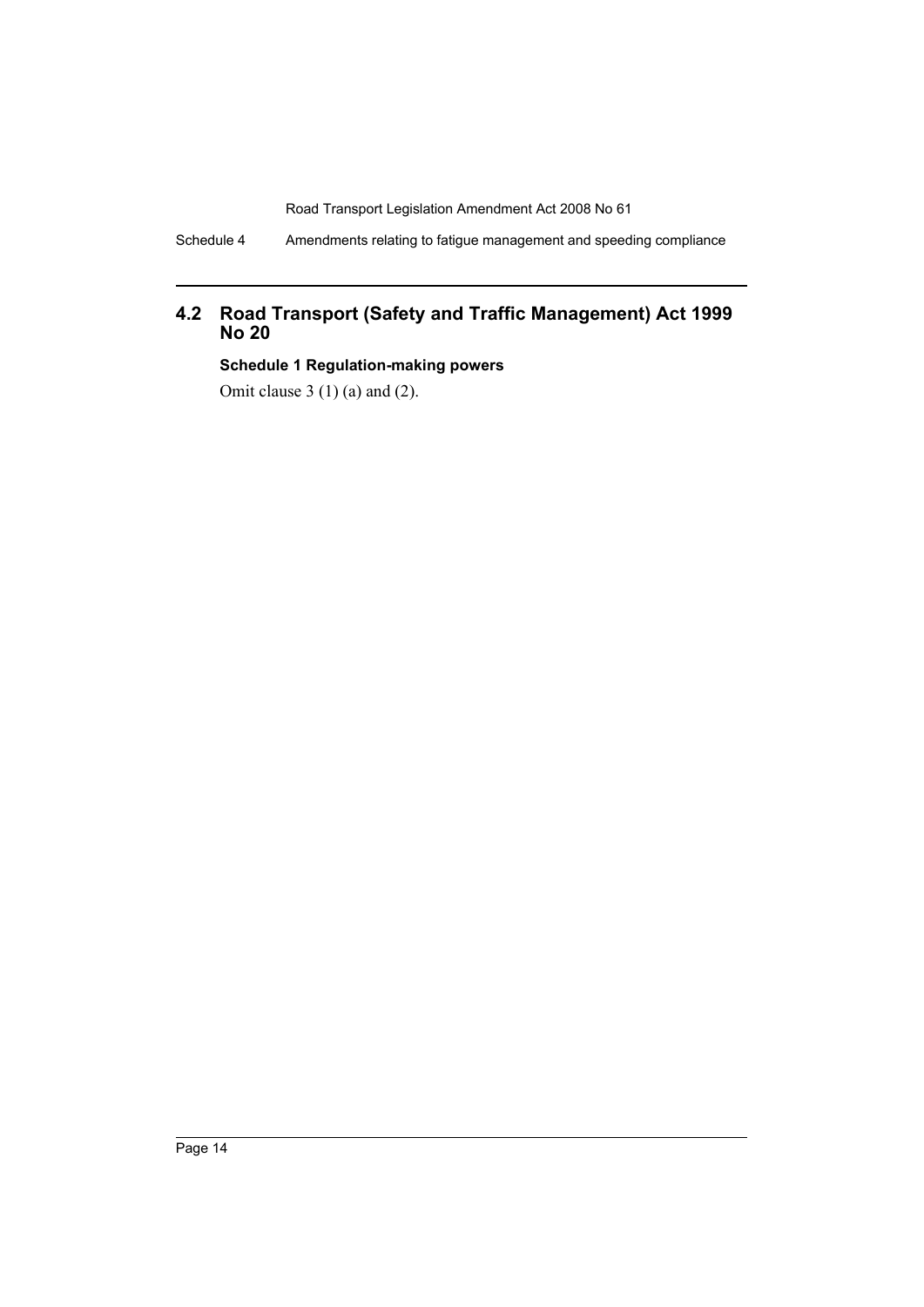Amendment of Roads Act 1993 No 33 Schedule 5

# <span id="page-15-0"></span>**Schedule 5 Amendment of Roads Act 1993 No 33**

(Section 3)

#### **[1] Section 242 Proceedings for offences**

Insert at the end of the section:

Proceedings for a toll offence (within the meaning of section 250A) may be commenced within 12 months after the time when the offence is alleged to have been committed.

#### **[2] Section 248 Evidentiary certificates**

Insert after section 248 (1) (d):

- (d1) a specified toll was or was not a relevant toll in relation to a specified toll point on a specified date for the purposes of this Act and the regulations or for the purposes of a specified provision of this Act or the regulations, or
- (d2) a specified person was or was not a toll operator in relation to a specified tollway, bridge, tunnel or road-ferry, or
- (d3) a specified point was or was not a toll point in relation to a specified tollway, bridge, tunnel or road-ferry, or
- (d4) a specified person was or was not the registered operator of a specified vehicle, or

#### **[3] Section 248 (5)**

Insert after section 248 (4):

- (5) Without limiting subsection (1), a statement in a certificate that is issued on behalf of a roads authority by a person prescribed by the regulations, or by a person belonging to a class of persons so prescribed, as to any matter that appears in or can be calculated from records:
	- (a) that relate to motor vehicles using tollways or payment of tolls (or both), and
	- (b) that are kept or accessed by the roads authority or the person,

is admissible in any legal proceedings and is evidence of the fact or facts so stated.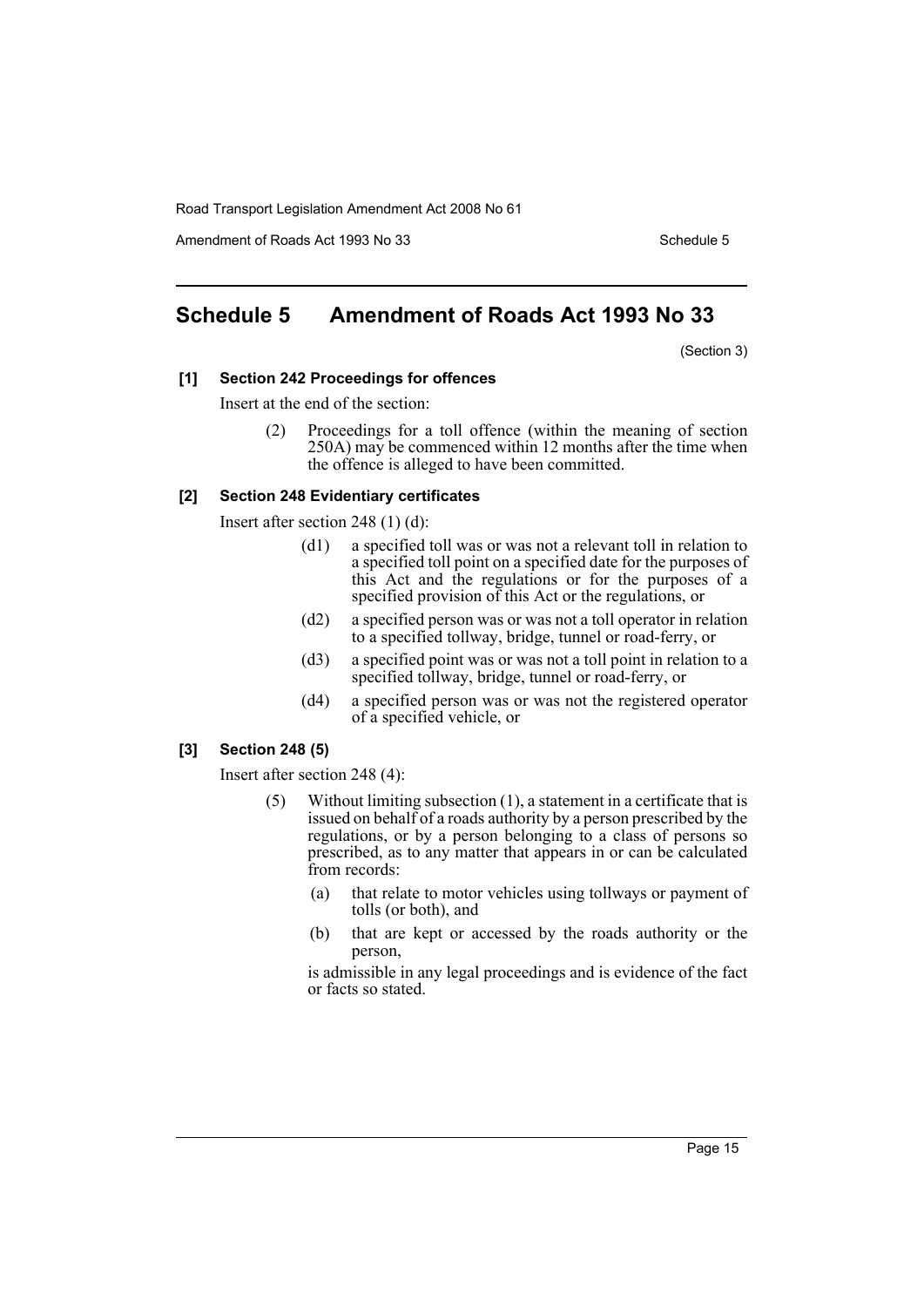Schedule 5 Amendment of Roads Act 1993 No 33

#### **[4] Section 250A Approved camera recording devices—toll offences**

Omit the definition of *approved toll camera* from section 250A (1). Insert instead:

> *approved toll camera* means a digital camera of a type approved by the Governor by order published in the Gazette as being designed:

- (a) to take a photograph of a vehicle as it is driven past a toll point, and
- (b) to record on the photograph:
	- (i) the date on which the photograph is taken, and
	- (ii) the time and location at which the photograph is taken, and
	- (iii) the direction in which the vehicle activating the camera is travelling, and
	- (iv) such ancillary information in connection with the toll and the photographing of the vehicle at that time and location as may be prescribed by the regulations.

#### **[5] Section 250A (1A)**

Insert after section 250A (1):

(1A) The fact that a camera takes a photograph of a vehicle only if it is driven in contravention of a requirement to pay a toll, or records the information referred to in paragraph (b) of the definition of *approved toll camera* only on such a photograph, does not prevent the camera from being an approved toll camera.

#### **[6] Section 250A (5A)**

Insert after section 250A (5):

(5A) Subsection (5) applies only in respect of information acquired in relation to a vehicle driven in contravention of a requirement to pay the relevant toll.

#### **[7] Schedule 2 Savings, transitional and other provisions**

Insert at the end of clause 1 (1):

*Road Transport Legislation Amendment Act 2008*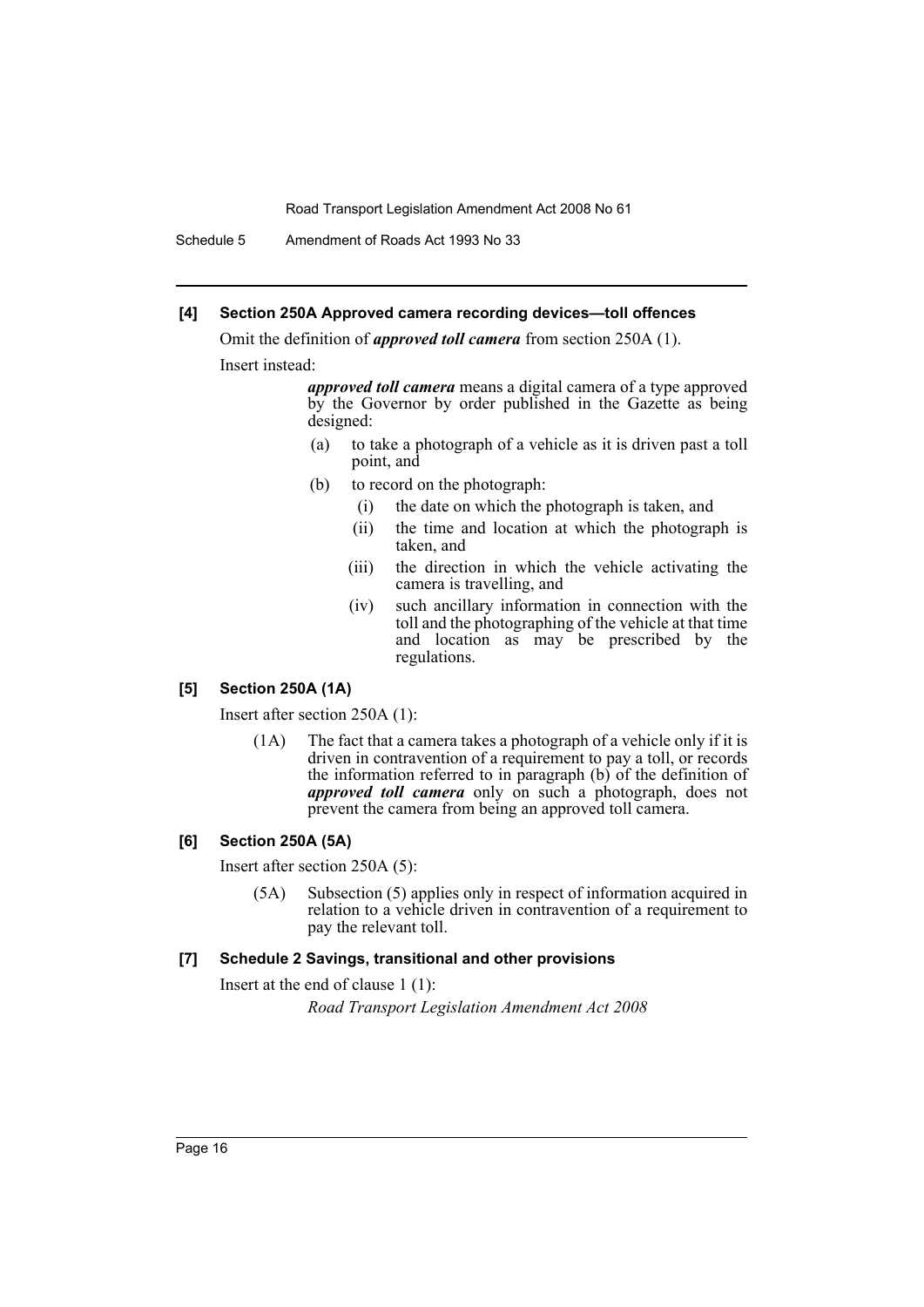Amendment of Roads Act 1993 No 33 Schedule 5

## **[8] Schedule 2, Part 6**

Insert at the end of the Schedule:

# **Part 6 Provisions consequent on enactment of Road Transport Legislation Amendment Act 2008**

#### **77 Definitions**

In this Part:

*Amending Act* means the *Road Transport Legislation Amendment Act 2008*.

*toll offence* has the same meaning as it has in section 250A.

#### **78 Application of amendments**

- (1) Section 242, as amended by Schedule 5 [1] to the Amending Act, does not apply in respect of any alleged toll offence that occurred before that section was so amended.
- (2) The amendments made by Schedule 5 [2] and [3] to the Amending Act apply only in relation to legal proceedings commenced on or after the commencement of the amendments but extend to matters and events occurring before that commencement.
- (3) The amendments made by Schedule 5 [4] and [5] to the Amending Act have effect in relation to proceedings for a toll offence whether the proceedings were commenced before, on or after the commencement of the amendments but not proceedings determined before that commencement.

#### **79 Existing approved toll cameras**

An approval of a camera given by the Governor pursuant to the definition of *approved toll camera* in section 250A (1) and in force immediately before the commencement of the amendments made by Schedule 5 [4] and [5] to the Amending Act is taken to be an approval given by the Governor pursuant to that definition as amended and qualified by those items.